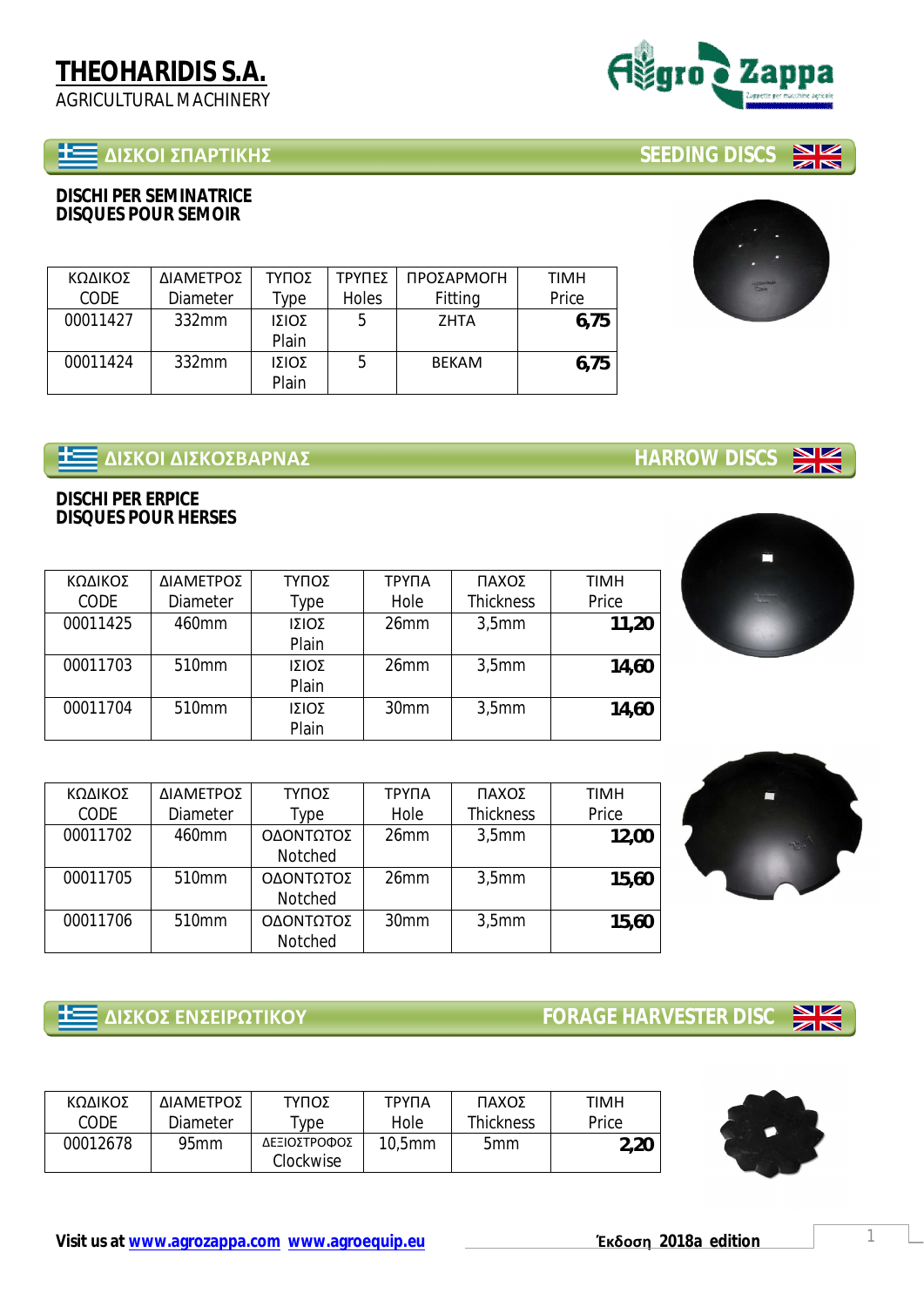## **ɅɆɃɉɁȻȰ REVERSIBLE POINTS**

**PUNTA RIVERSIBILE REVERSIBLE POINTES**



| 00008878 | YNI<br>Share                           | <b>NARDI</b> | 6C54DX  | 15,00 |
|----------|----------------------------------------|--------------|---------|-------|
| 00010262 | ΒΑΣΗ ΛΟΣΤΑΡΙΟΥ<br><b>Support Point</b> | <b>NARDI</b> | 5C83DX  | 19,50 |
| 00010263 | ΛΟΣΤΑΡΙ 30x32<br>Rectangular point     | <b>NARDI</b> | 30x32mm | 20,00 |

**E ANTANAKTIKA APOTPOY NARDI SPARE PARTS FOR PLOUGH NARDI** 

**RICAMBI PER ARATRI NARDI RECHANGES POUR CHARRUE NARDI**

| ΚΟΛΙΚΟΣ  | ΤΥΠΟΣ ΑΡΟΤΡΟΥ | ΚΩΔΙΚΟΣ ΕΡΓΟΣΤ. | TIMH  |
|----------|---------------|-----------------|-------|
| CODE     | Plough Type   | Original Code   | Price |
| 00011430 | Kverneland    | 053090          | 3,80  |
| 00011636 | Kverneland    | 063090          | 3,80  |







**TIMH** Price





**NZ** ZIN

**NK**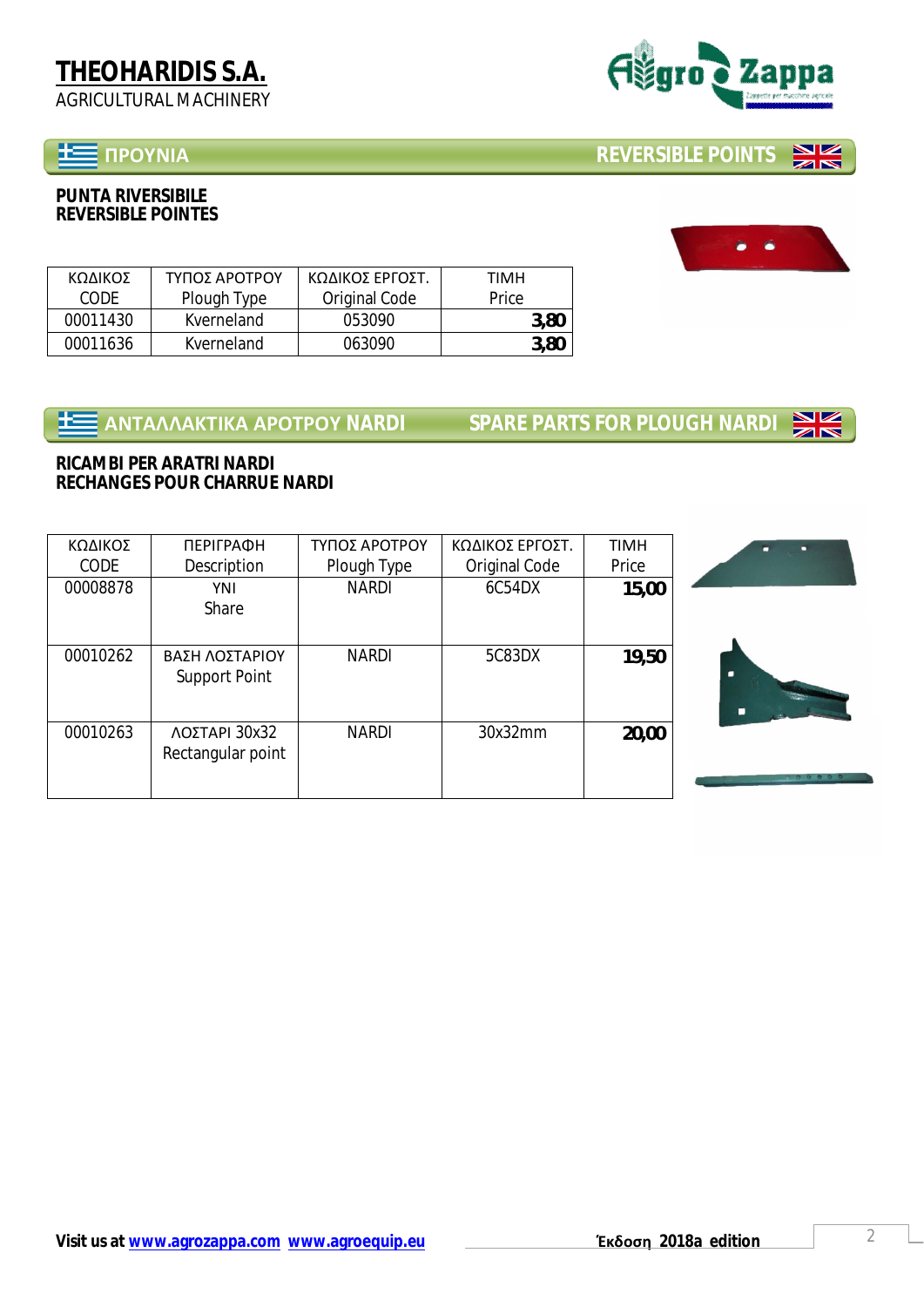### **ɀȰɍȰȻɆȻȰɌɆȵȷȰɇ BLADES FOR TILLERS**

**ZAPPETTE COUTEAUX** 

**Advanced Blue Power** 







**NIZ** 

 $Σημείωση : Συσκευασία 10 Δεξια + 10Αριστερά σε χαρτοκιβώτιο$ Special Notes : **Packing 10 Right + 10 Left in Carton box**

| ΚΩΔΙΚΟΣ     | ΠΡΟΣΑΡΜΟΓΗ    | А   | B   | ⌒<br>U | <b>AMA</b> | ΤΡΥΠΑ-ΤΡΥΠΑ      | ΤΡΥΠΕΣ | ΒΑΡΟΣ  | TIMH  |
|-------------|---------------|-----|-----|--------|------------|------------------|--------|--------|-------|
| <b>CODE</b> | Fitting       | mm  | mm  | mm     | Plate      | Central Dist.    | Holes  | Weight | Price |
| 00013889    | Celli E-HV-HF | 180 | 135 | 20     | 80x7mm     | 57 <sub>mm</sub> | 14,5mm | 1030gr | 2,75  |
| 00013888    | Howard        | 180 | 135 |        | 80x7mm     | 57 <sub>mm</sub> | 13,5mm | 1040gr | 2,60  |
|             | Rotavator U   |     |     |        |            |                  |        |        |       |
| 00013879    | Maschio       | 215 | 140 | 25     | 80x8mm     | 56 <sub>mm</sub> | 14,5mm | 1320gr | 3,60  |
|             | B/BI/C/SC     |     |     |        |            |                  |        |        |       |
| 00013880    | <b>KUHN</b>   | 165 | 135 |        | 90x8mm     | 58mm             | 16,5mm | 1250gr | 3,60  |
| 00013881    | Κωνσταντινίδη | 175 | 140 |        | 80x9mm     | 50 <sub>mm</sub> | 16,5mm | 1340gr | 3,85  |
|             | Υπερβαραίου   |     |     |        |            |                  |        |        |       |

# **<u>+ </u>WE ΜΑΧΑΙΡΙΑ ΦΡΕΖΟΣΚΑΛΙΣΤΗΡΙΟΥ**<br> **ΔΕΙ**

**NZ**  $\times$ 

**ZAPPETTE COUTEAUX** 





## Σημείωση : Συσκευασία 20 Δεξια + 20Αριστερά σε χαρτοκιβώτιο

Special Notes : **Packing 20 Right + 20 Left in Carton box**

|          | $\cdot$ $\cdot$<br>ີ |     |    |            |       |               |        |        |       |
|----------|----------------------|-----|----|------------|-------|---------------|--------|--------|-------|
| ΚΩΔΙΚΟΣ  | ΠΡΟΣΑΡΜΟΓΗ           | А   | B  |            | ΛAMA  | ΤΡΥΠΑ-ΤΡΥΠΑ   | ΤΡΥΠΕΣ | ΒΑΡΟΣ  | TIMH  |
| CODE     | Fitting              | mm  | mm | mm         | Plate | Central Dist. | Holes  | Weight | Price |
| 00010118 | ΦΡΕΖΟΣΚΑΛ            | 140 | 70 |            | 80x7  | 35mm          | 11mm   | 400gr  | 1,10  |
| 00013356 | ΤΣΑΛΑΠΑΤΑΡΑ          | 125 | 55 |            | 60x6  | 33mm          | 10mm   | 330gr  | 1,00  |
|          | ΨΑΛΤΙΔΗ              |     |    | <b>NEW</b> |       |               |        |        |       |
| 00013357 | ΤΟΥΡΚΙΑΣ             | 130 | 55 | PRODUCT    | 60x6  | 38mm          | 12mm   | 340gr  | 1,20  |
| 00013878 | ΤΣΙΚΟΥ               | 130 | 60 |            | 60x6  | 35mm          | 12mm   | 510gr  | 1,30  |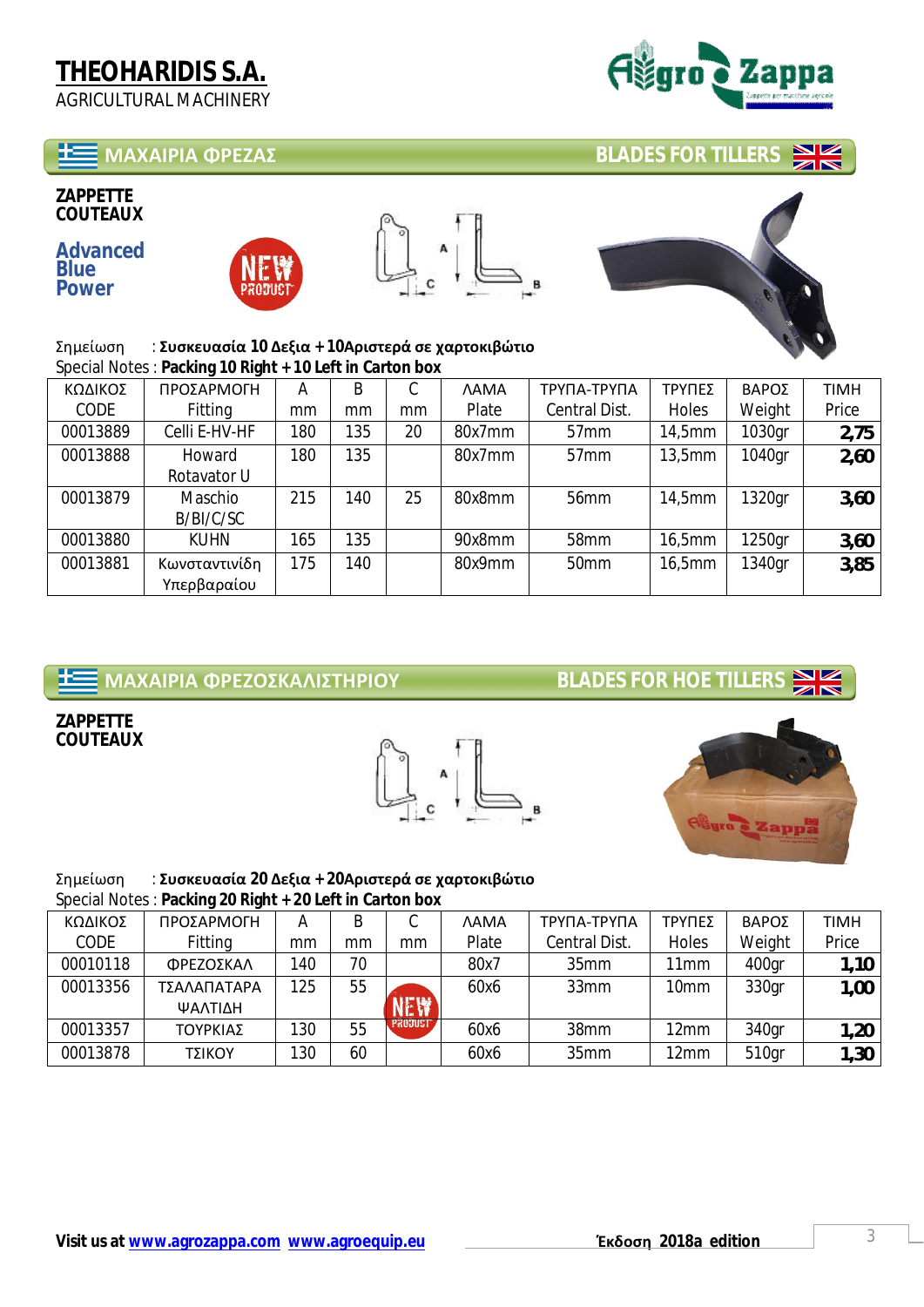

#### **ɀȰɍȰȻɆȻȰɌɆȵȷȰɇ KUBOTA BLADES FOR TILLERS KUBOTA-ISEKI**   $\mathbf{N}$

### **ZAPPETTE COUTEAUX**





#### $Σημείωση : Συσκευασία 10 Δεξια + 10 Αριστερά σε χαρτοκιβώτιο$ Special Notes : **Packing 10 Right + 10 Left in Carton box**

| ΚΩΔΙΚΟΣ<br>CODE | $\frac{1}{2}$ because the contracted in the contracted by $\frac{1}{2}$<br>ΠΡΟΣΑΡΜΟΓΗ<br>Fitting | A<br>mm | B<br>mm | <b>AAMA</b><br>Plate | ΤΡΥΠΑ<br>Holes | ΒΑΡΟΣ<br>Weight | <b>TIMH</b><br>Price |  |
|-----------------|--------------------------------------------------------------------------------------------------|---------|---------|----------------------|----------------|-----------------|----------------------|--|
| 00010545        | Kubota-Iseki                                                                                     | 180     | 25      | 40x10mm              | 10,5mm         | 600gr           | 1,65                 |  |
| 00012692        | Kubota-Iseki                                                                                     | 200     | 30      | 40x10mm              | 10,5mm         | 690gr           | 1,90                 |  |
| 00012693        | Kubota-Iseki                                                                                     | 200     | 30      | 40x8mm               | 10,5mm         | 550gr           | 1,65                 |  |
| 00012695        | Kubota-Iseki                                                                                     | 200     | 50      | 45x10mm              | 10,5mm         | 600gr           | 1,60                 |  |
| 00012696        | Kubota-Iseki                                                                                     | 195     | 40      | 45x8mm               | 10,5mm         | 450gr           | 1,30                 |  |
| 00012697        | Kubota-Iseki                                                                                     | 160     | 50      | 50x6mm               | 10,5mm         | 260gr           | 1,10                 |  |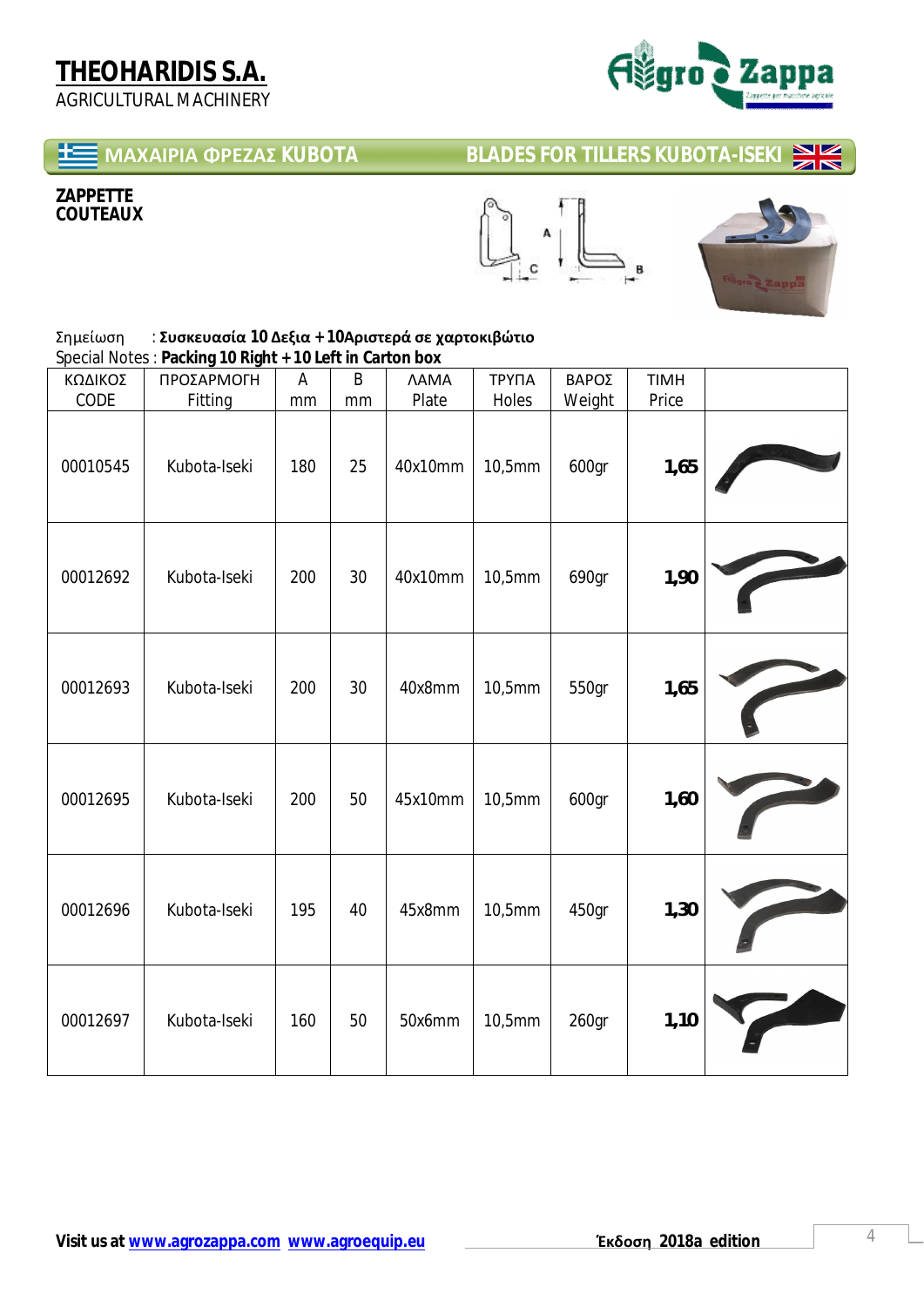

# **MAXAIPIA ΦΡΕΖΑΚΙ ΣΚΑΠΤΙΚΟΥ** ΒLADES FOR SMALL TILLERS →

#### **ZAPPETTE COUTEAUX**







| ΚΩΔΙΚΟΣ  | ΠΡΟΣΑΡΜΟΓΗ          | A   | B   | <b>AAMA</b> | ΤΡΥΠΑ-ΤΡΥΠΑ      | ΤΡΥΠΕΣ | ΒΑΡΟΣ             | <b>TIMH</b> |
|----------|---------------------|-----|-----|-------------|------------------|--------|-------------------|-------------|
| CODE     | Fitting             | mm  | mm  | Plate       | Central Dist.    | Holes  | Weight            | Price       |
| 00012688 | <b>AGRIA MASTER</b> | 190 | 70  | 30x5mm      | 69mm             | 8,5mm  | 220 <sub>gr</sub> | 1,06        |
| 00012684 | <b>BCS 715</b>      | 170 | 55  | 30x5mm      | 55 <sub>mm</sub> | 9mm    | 200 <sub>qr</sub> | 1,06        |
|          | SEP1000             |     |     |             |                  |        |                   |             |
| 00012690 | <b>SEP 70</b>       | 200 | 70  | 35x5mm      | 70mm             | 10,5mm | 270 <sub>qr</sub> | 1,06        |
| 00012685 | SEP 1300/2000       | 130 | 55  | 40x5mm      | 28mm             | 10,5mm | 220 <sub>qr</sub> | 1,07        |
|          | <b>FERRARI</b>      |     |     |             |                  |        |                   |             |
| 00012680 | GOLDONI 150         | 145 | 105 | 60x6mm      | 40mm             | 10,5mm | 606qr             | 1,70        |
| 00012681 | <b>GOLDONI G10D</b> | 195 | 75  | 44x5mm      | 80mm             | 10,5mm | 350gr             | 1,20        |
| 00012691 | <b>BENASSI</b>      | 210 | 70  | 50x6mm      | 68mm             | 10,5mm | 453gr             | 1,40        |
|          | Βαραίου τύπου       |     |     |             |                  |        |                   |             |
| 00012689 | DONDI Γωνιακό       | 180 | 110 | 75x7mm      | 40 <sub>mm</sub> | 12mm   | 840gr             | 2,05        |
| 00012687 | ΑΜΠΕΛΟΥΡΓΙΚΗ        | 180 | 120 | 75x6mm      | 44mm             | 13mm   | 800gr             | 2,00        |
|          | <b>NATH</b>         |     |     |             |                  |        |                   |             |
|          | ΠΥΘΑΓΟΡΑ            |     |     |             |                  |        |                   |             |
|          | ΚΟΥΤΣΙΚΟΥ           |     |     |             |                  |        |                   |             |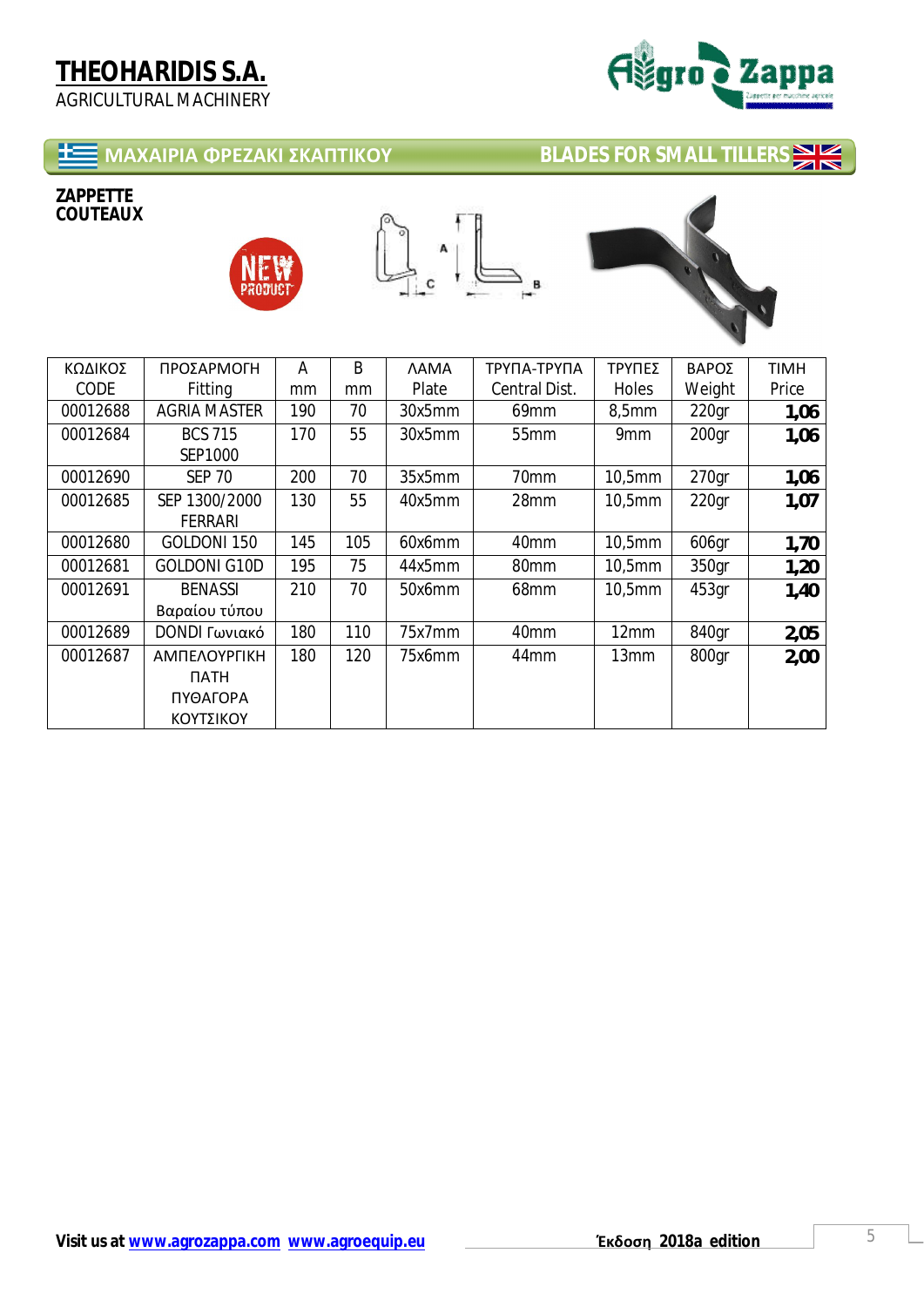# **THEOHARIDIS S.A.**

AGRICULTURAL MACHINERY

**Visit us at www.agrozappa.com www.agroequip.eu ȶʃɷʉʍɻ 2018a edition** 6

 **ȾȰɆȴȻȵɇȾȰȿȿȻȵɆȳȸɈɏɁ SHARES FOR CULTIVATOR RIPPER NIZ** 

#### **VOMERE A LANCIA PER ANCORA RIPPER SOC COEUR POUR RIPPER**

### Σημείωση : Σταμπαριστή

Special Notes : **Molded**

| ΚΩΔΙΚΟΣ  | ΜΗΚΟΣ     | <b>AAMA</b>      | ΤΡΥΠΑ   | <b>BAPOZ</b> | <b>TIMH</b> |
|----------|-----------|------------------|---------|--------------|-------------|
| CODE     | Length mm | Plate            | Hole    | Weight       | Price       |
| 00011769 | 140       | 10 <sub>mm</sub> | 12x12mm | 1440gr       | 4,80        |
|          |           |                  | 14x23mm |              |             |

### Σημείωση : Σταμπαριστή

| Special Notes: Molded |           |             |         |                |             |  |
|-----------------------|-----------|-------------|---------|----------------|-------------|--|
| ΚΩΔΙΚΟΣ               | ΜΗΚΟΣ     | <b>AAMA</b> | ΤΡΥΠΑ   | <b>ANOIFMA</b> | <b>TIMH</b> |  |
| CODE                  | Length mm | Plate       | Hole    | Width          | Price       |  |
| 00002049              | 240       | 13mm        | 13x13mm | 120mm          | 4,00        |  |
|                       |           |             | 13x22mm |                |             |  |

### Σημείωση : Σταμπαριστή

Special Notes : **Molded**

| ΚΩΔΙΚΟΣ  | ΜΗΚΟΣ     | <b>AAMA</b> | ΤΡΥΠΑ   | <b>BAPOZ</b> | <b>TIMH</b> |
|----------|-----------|-------------|---------|--------------|-------------|
| CODE     | Length mm | Plate       | Hole    | Weight       | Price       |
| 00011426 | 200       | 10mm        | 14x14mm | 1850gr       | 6,65        |
|          |           |             | 14x23mm |              |             |

### Σημείωση : Σταμπαριστή

Special Notes : **Molded**

| ΚΩΔΙΚΟΣ  | ΜΗΚΟΣ     | <b>AAMA</b>  | ΤΡΥΠΑ   | <b>ANOIFMA</b>    | TIMH  |
|----------|-----------|--------------|---------|-------------------|-------|
| CODE     | Length mm | <b>Plate</b> | Hole    | Width             | Price |
| 00002047 | 250       | 13mm         | 13x13mm | 180 <sub>mm</sub> | 6,00  |
|          |           |              | 13x22mm |                   |       |

ΤΡΥΠΑ Central Dist.

## **ɁɉɍȻȰɇɅȰɆɈȻȾȸɇ SOCS FOR SEEDING MACHINES**

ΜΗΚΟΣ Length mm

ΛΑΜΑ Plate

### **SOCS PER SEMINATRICI SOCS POUR SEMOIRS**

ΚΩΔΙΚΟΣ CODE





**NZ** ZN





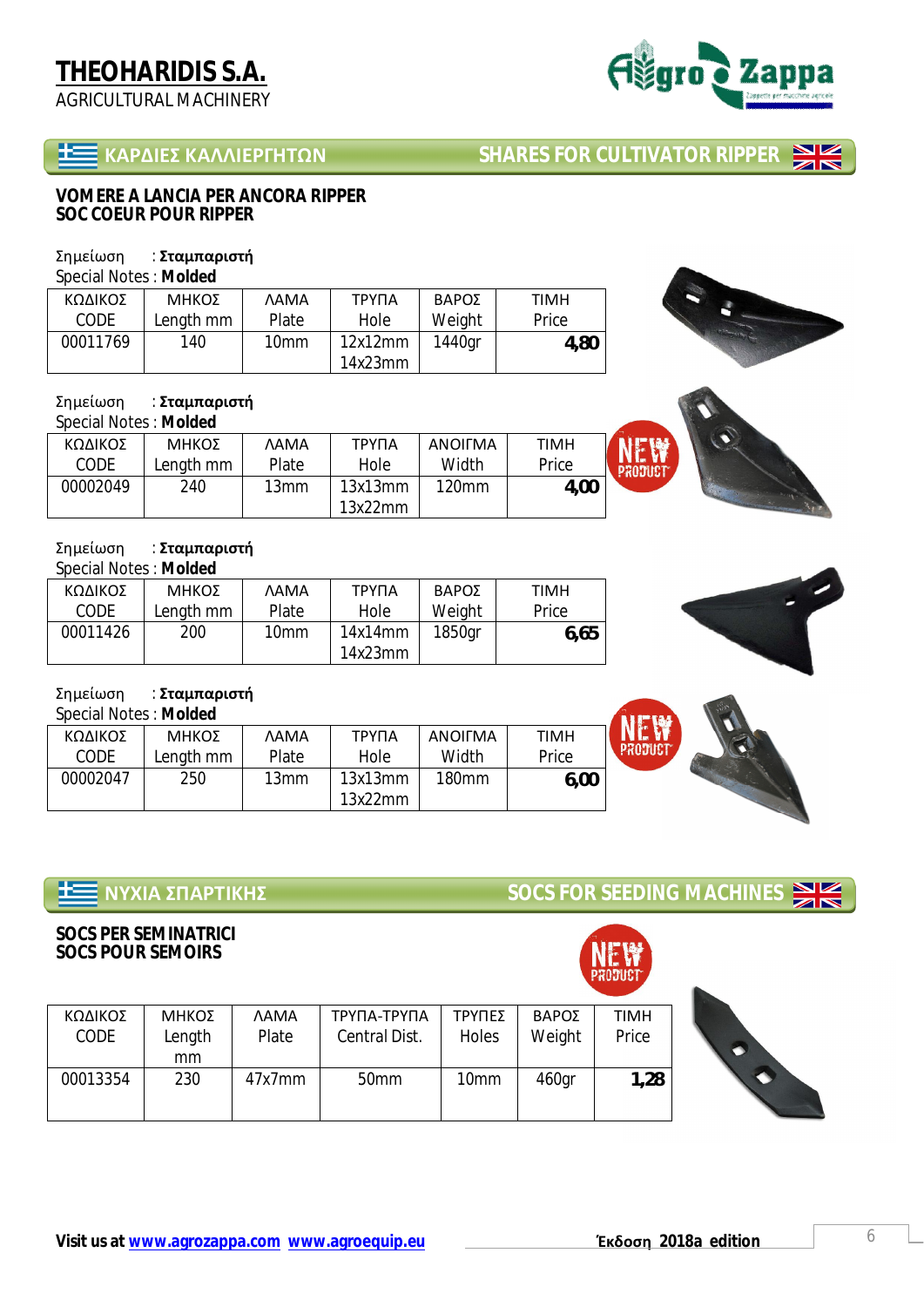# **ɁɉɍȻȰȾȰȿȿȻȵɆȳȸɈɏɁ REVERSIBLE SOCS**

**Visit us at www.agrozappa.com www.agroequip.eu ȶʃɷʉʍɻ 2018a edition** 7

| <b>SOCS RIVERSIBILE</b> |
|-------------------------|
| <b>SOCS REVERSIBLES</b> |

| ΚΩΔΙΚΟΣ<br><b>CODE</b> | ΜΗΚΟΣ<br>Length<br>mm | <b><i>NAMA</i></b><br>Plate | Προσαρμογή<br>Fitting | ΤΡΥΠΕΣ<br>Holes | ΒΑΡΟΣ<br>Weight   | <b>TIMH</b><br>Price |                |
|------------------------|-----------------------|-----------------------------|-----------------------|-----------------|-------------------|----------------------|----------------|
| 00010115               | 190                   | 40x5mm                      | Flex 32x10            | 10,5mm          | 270 <sub>gr</sub> | 0,79                 |                |
| 00013355               | 250                   | 55x6mm                      | Flex 45x12            | 10,5mm          | 650gr             | 2,00                 | <b>PRODUCT</b> |

| ΚΩΔΙΚΟΣ<br>CODE | ΜΗΚΟΣ<br>Length<br>mm | <b>AAMA</b><br>Plate | ΤΡΥΠΑ-ΤΡΥΠΑ<br>Central Dist.  | ΤΡΥΠΕΣ<br>Holes           | ΒΑΡΟΣ<br>Weight | <b>TIMH</b><br>Price |
|-----------------|-----------------------|----------------------|-------------------------------|---------------------------|-----------------|----------------------|
| 00002058        | 280                   | 65x10mm              | 45mm                          | 14 <sub>mm</sub><br>14x24 | 1350gr          | 3,30                 |
| 00010116        | 270                   | 50x16mm              | 45 <sub>mm</sub>              | 15mm                      | 1350gr          | 4,10                 |
| 00013353        | 270                   | 40x16mm              | 45mm<br>NEW<br><b>PRODUC</b>  | 15mm                      | 1240gr          | 3,50                 |
| 00013876        | 280                   | 60x12mm              | 45mm<br><b>NEW</b><br>PRODUCT | 14mm<br>14x20             | 1225gr          | 3,30                 |
| 00012056        | 350                   | 60x16mm              | ΟΒΑΛ ΤΡΥΠΑ<br>15x38mm         | 15mm<br>15x38             | 1900gr          | 6,50                 |

# **<u>1 ΚΑΡΔΙΕΣ ΚΑΛΛΙΕΡΓΗΤΩΝ</u><br></u>**

**VOMERE A LANCIA SOC COEUR** 

| ΚΩΔΙΚΟΣ     | ΜΗΚΟΣ     | <b>AAMA</b>     | ΤΡΥΠΑ  | ΒΑΡΟΣ             | <b>TIMH</b> |
|-------------|-----------|-----------------|--------|-------------------|-------------|
| <b>CODE</b> | Length mm | Plate           | Hole   | Weight            | Price       |
| 00010113    | 105       | 4 <sub>mm</sub> | 10,5mm | 230 <sub>qr</sub> | 1,55        |
| 00010114    | 150       | 4 <sub>mm</sub> | 10,5mm | 400gr             | 1,90        |
| 00010738    | 175       | 4 <sub>mm</sub> | 10,5mm | 450gr             | 2,10        |
| 00011767    | 200       | 4 <sub>mm</sub> | 10,5mm | 460gr             | 2,50        |
| 00011768    | 250       | 4 <sub>mm</sub> | 10,5mm | 640gr             | 3,00        |





 $\frac{N}{N}$ 









ZIN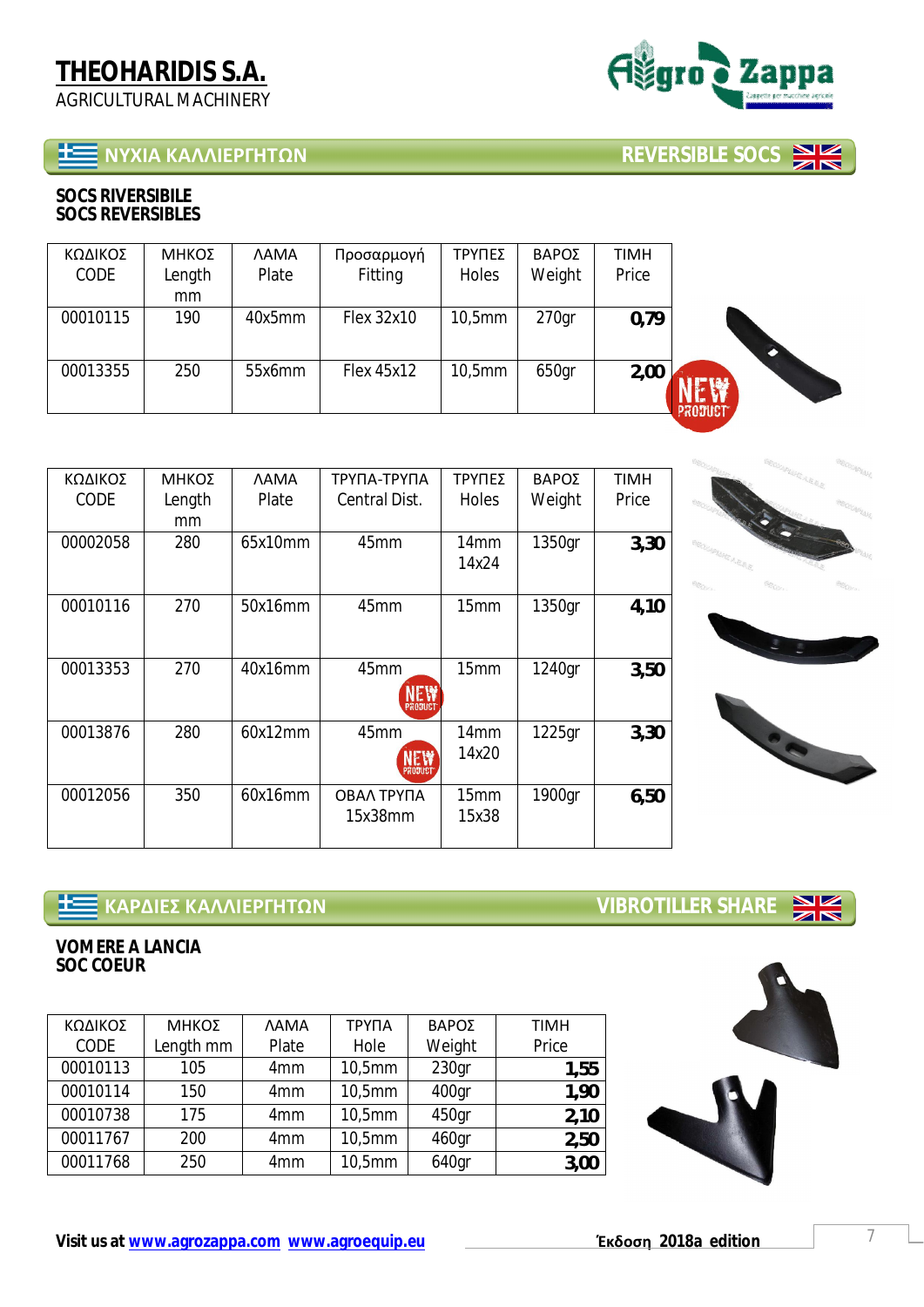| STAFFE PER MOLLE FLEX        |  |
|------------------------------|--|
| BRIDE POUR DENT VIBROCULTEUR |  |

| ΚΩΔΙΚΟΣ  | <b>TEAAPO</b> | ΕΛΑΤΗΡΙΟ    | ΤΥΠΟΣ  | ΒΑΡΟΣ  | <b>TIMH</b> |
|----------|---------------|-------------|--------|--------|-------------|
| CODE     | Frame         | <b>FLEX</b> | Type   | Weight | Price       |
| 00012670 | 50x12mm       | 32x10       | ΜΟΝΟΣ  | 320qr  | 1,00        |
| 00012671 | 50x12mm       | 32x10       | ΔΙΠΛΟΣ | 310gr  | 1,10        |
| 00012672 | 50x50mm       | 32x10       | ΜΟΝΟΣ  | 400gr  | 1,35        |
| 00012673 | 50x50mm       | 32x12       | ΜΟΝΟΣ  | 410gr  | 1,35        |
| 00012674 | 50x50mm       | 32x10       | ΔΙΠΛΟΣ | 420gr  | 1,45        |

# **E EΞΑΡΤΗΜΑΤΑ ΣΚΑΛΙΣΤΗΡΙΟΥ-ΑΥΛΑΚΩΤΗΡΑ** PARTS FOR ROW CROP CULTIV

| ΚΩΔΙΚΟΣ  | <b>ANOIFMA</b>    | ΥΨΟΣ     | <b>AAMA</b> | ΤΡΥΠΑ-ΤΡΥΠΑ   | ΤΥΠΟΣ          | <b>TIMH</b> |
|----------|-------------------|----------|-------------|---------------|----------------|-------------|
| CODE     | Width             | Height   | Plate       | Central Dist. | vpe            | Price       |
| 00013359 | 180 <sub>mm</sub> | $170$ mm | 60x5mm      | 33mm          | ΔΕΞΙΟ<br>Right | 9,30        |

| ΚΩΔΙΚΟΣ  | <b>ANOIFMA</b> | ΥΨΟΣ   | <b>AAMA</b>  | ΤΡΥΠΑ-ΤΡΥΠΑ   | ΤΥΠΟΣ          | TIMH  |
|----------|----------------|--------|--------------|---------------|----------------|-------|
| CODE     | Width          | Height | <b>Plate</b> | Central Dist. | <b>vpe</b>     | Price |
| 00013780 | 180mm          | 170mm  | 60x5mm       | 33mm          | ΑΡΙΣΤ.<br>Left | 9,30  |

| ΚΩΔΙΚΟΣ  | ANOIFMA           | <b>AMA</b>   | ΤΡΥΠΕΣ             | ΤΡΥΠΑ-ΤΡΥΠΑ      | <b>TIMH</b> |
|----------|-------------------|--------------|--------------------|------------------|-------------|
| CODE     | Width             | <b>Plate</b> | Holes              | Central Dist.    | Price       |
| 00013358 | 335 <sub>mm</sub> | 4mm          | 12x12mm<br>24x12mm | 42 <sub>mm</sub> | 14,00       |